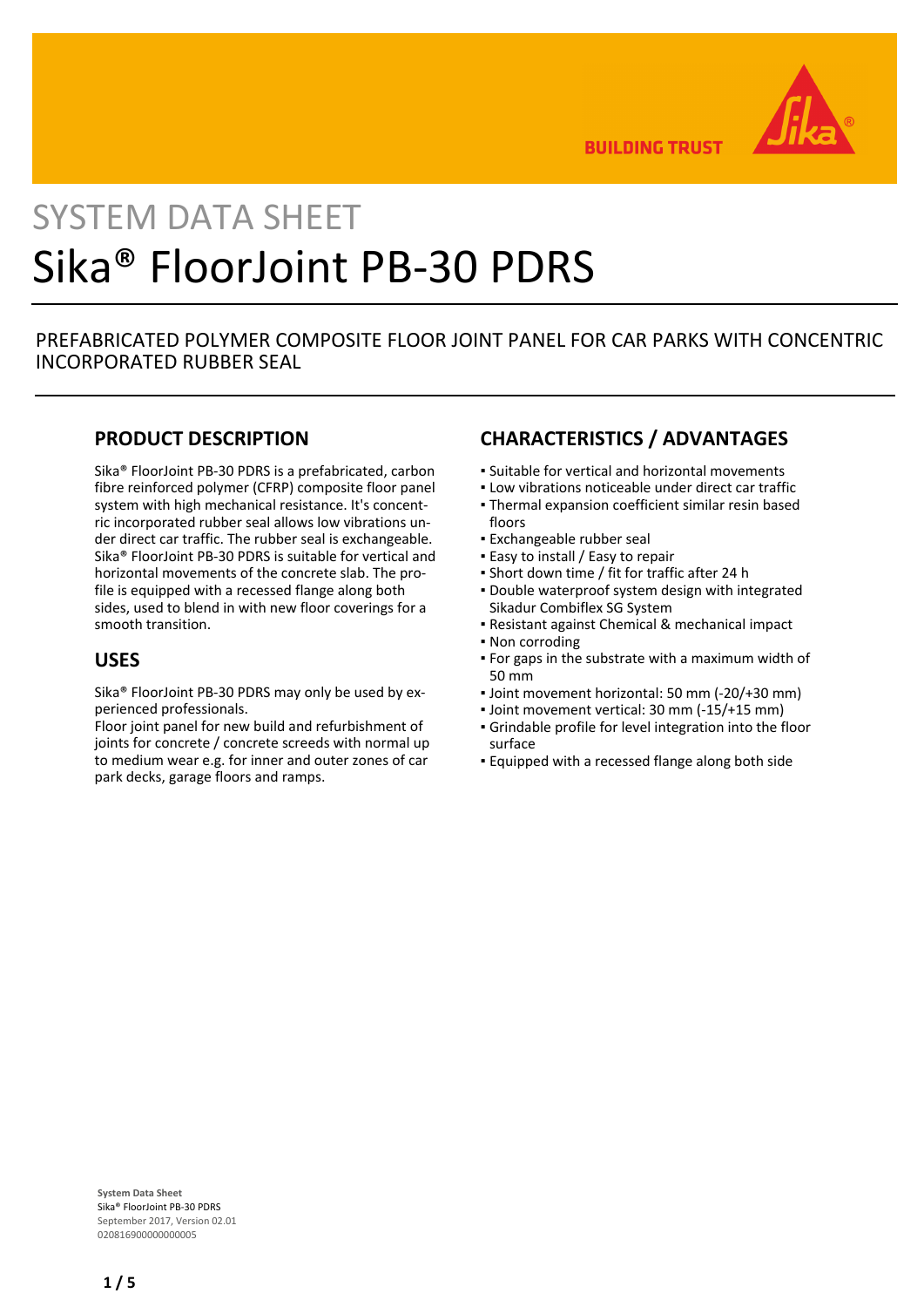#### **System Structure Sika® FloorJoint PB-30 PDRS**



| 1. Advesive                     | Sikadur®-31 CF Normal                         |  |
|---------------------------------|-----------------------------------------------|--|
| 2. Waterproofing                | Sikadur®-31 CF Normal + Sikadur®              |  |
|                                 | Combiflex <sup>®</sup> SG-20 M                |  |
| 3. Floor Panel with Rubber Seal | Sika <sup>®</sup> FloorJoint PDRS, the rubber |  |
|                                 | seal is gummed up with Sikabond®              |  |
|                                 | TF plus N (Sika® Activator 205 is             |  |
|                                 | used to prime the panel and the               |  |
|                                 | back side of the rubber seal)                 |  |
| 4. Wearing course               | Sikafloor®-Primer + Sikafloor®-Wear           |  |
|                                 | Layer, broadcast in excess                    |  |
| 5. Top Coat                     | Sikafloor®-Top Coat                           |  |
|                                 |                                               |  |

**Chemical base** PUR

## **TECHNICAL INFORMATION**

**Joint Design** 

| Maximum gap width <sup>1</sup> :                     | 50 mm    |
|------------------------------------------------------|----------|
| Positive horizontal joint<br>movement <sup>2</sup> : | $+30$ mm |
| Negative horizontal joint move-<br>$ment3$ :         | $-20$ mm |
| Positive vertical joint movement <sup>4</sup> :      | $+15$ mm |
| Negative vertical joint movement <sup>5</sup> :      | $-15$ mm |

<sup>1</sup>Width of the gap in the concrete below Sika® FloorJoint PDRS during installation.

<sup>2</sup>Positive horizontal joint movement is the amount the gap can horizontally open, compared to its original width during installation of Sika® FloorJoint PDRS.<br><sup>3</sup>Negative horizontal joint movement is the amount the gap c

<sup>5</sup>Negative vertical joint movement is the amount the gap can vertically close, compared to its original width during installation of Sika® FloorJoint PDRS.

Please note: In order to provide water tightness in case a waterproof joint design is required please install Sikadur® Combiflex® SG System below Sika® FloorJoint PDRS first.



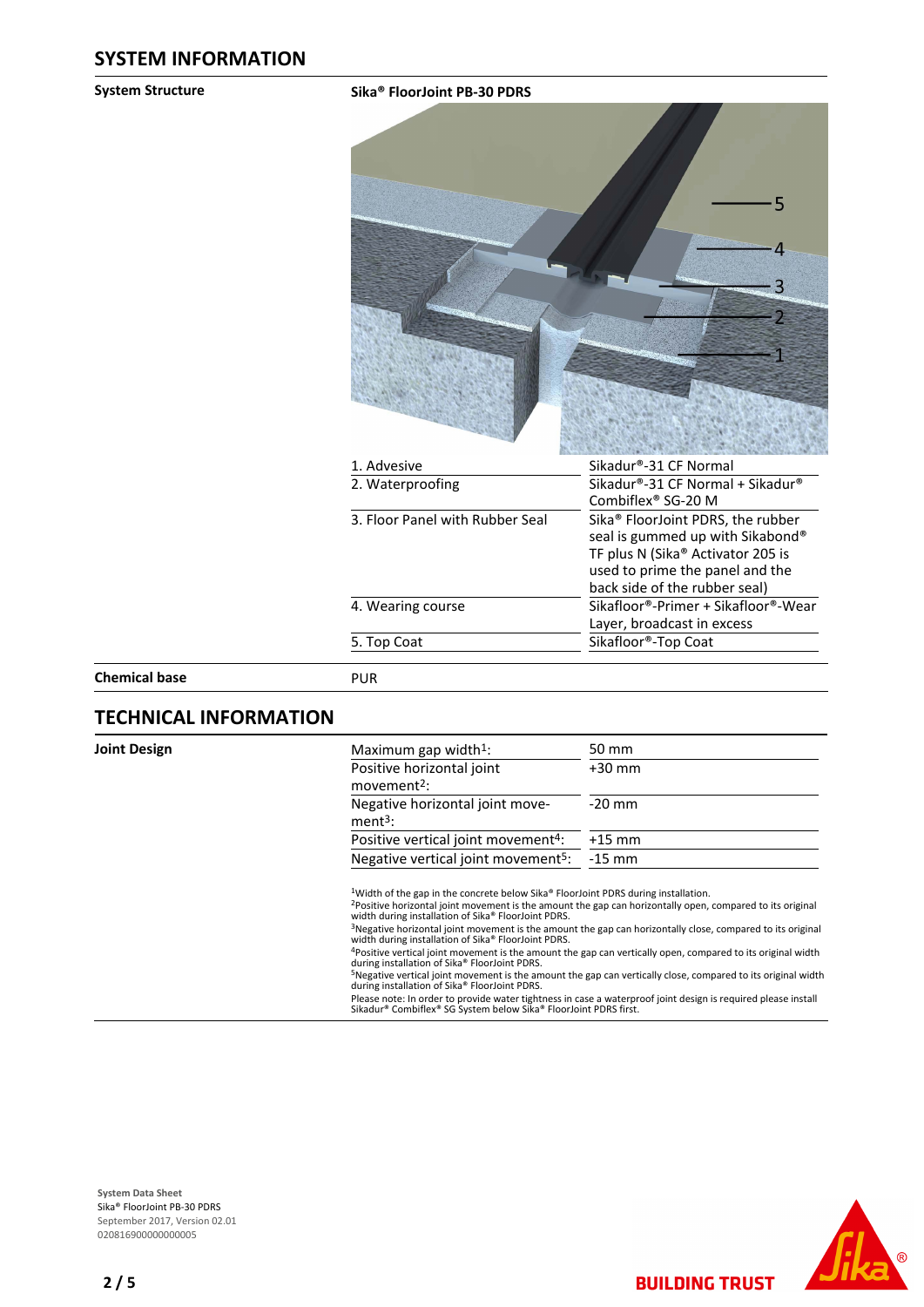## **APPLICATION INFORMATION**

| Consumption                          | Coating                                                                                                                        | <b>Product</b>                                                                                                            | Consumption                                            |  |  |  |
|--------------------------------------|--------------------------------------------------------------------------------------------------------------------------------|---------------------------------------------------------------------------------------------------------------------------|--------------------------------------------------------|--|--|--|
|                                      | Adhesive                                                                                                                       | Sikadur®-31 CF Normal                                                                                                     | ~3-5 kg/linear meter                                   |  |  |  |
|                                      |                                                                                                                                |                                                                                                                           | (dependingof the depth                                 |  |  |  |
|                                      | Waterprofing                                                                                                                   | Sikadur®-31 CF Normal                                                                                                     | of the cut-out)<br>Adhesive: ~ 1.2 kg/lin-             |  |  |  |
|                                      |                                                                                                                                |                                                                                                                           | ear meter;                                             |  |  |  |
|                                      |                                                                                                                                | Sikadur <sup>®</sup> Combiflex <sup>®</sup>                                                                               | Combiflex tape: 1                                      |  |  |  |
|                                      |                                                                                                                                | SG-20 M                                                                                                                   | m/linear meter                                         |  |  |  |
|                                      | <b>Floor Panel</b>                                                                                                             | Sika <sup>®</sup> FloorJoint PDRS +                                                                                       | $1$ panel = two pieces of                              |  |  |  |
|                                      |                                                                                                                                | Rubber Seal gummed                                                                                                        | polymer panels + rub-                                  |  |  |  |
|                                      |                                                                                                                                | up with                                                                                                                   | ber seal: 1.2 m.                                       |  |  |  |
|                                      | Activator                                                                                                                      | Sikabond® TF plus N<br>Sika <sup>®</sup> Activator 205 is                                                                 | $\sim$ 70 g/linear meter<br>$\approx$ 5 g/linear meter |  |  |  |
|                                      |                                                                                                                                | used to prime the pan-                                                                                                    |                                                        |  |  |  |
|                                      |                                                                                                                                | el and the back side of                                                                                                   |                                                        |  |  |  |
|                                      |                                                                                                                                | the rubber seal                                                                                                           |                                                        |  |  |  |
|                                      |                                                                                                                                |                                                                                                                           |                                                        |  |  |  |
|                                      | profile, variations in level or wastage etc.                                                                                   | These figures are theoretical and do not allow for any additional material due to surface porosity, surface               |                                                        |  |  |  |
| <b>Ambient Air Temperature</b>       |                                                                                                                                | The ideal installation temperature is approx. $+15$ °C min. $/ +25$ °C max.                                               |                                                        |  |  |  |
|                                      |                                                                                                                                | Refer to the product data sheet of the individual product for specific in-                                                |                                                        |  |  |  |
|                                      | formation.                                                                                                                     |                                                                                                                           |                                                        |  |  |  |
| <b>Relative Air Humidity</b>         | 80 % r.h. max.                                                                                                                 |                                                                                                                           |                                                        |  |  |  |
| <b>Dew Point</b>                     |                                                                                                                                | Beware of condensation!                                                                                                   |                                                        |  |  |  |
|                                      | The substrate and uncured floor must be at least 3 °C above dew point to                                                       |                                                                                                                           |                                                        |  |  |  |
|                                      |                                                                                                                                | reduce the risk of condensation or blooming on the floor finish.                                                          |                                                        |  |  |  |
| <b>Substrate Temperature</b>         | The ideal installation temperature is approx. $+15$ °C min. $/ +25$ °C max.                                                    |                                                                                                                           |                                                        |  |  |  |
|                                      | Refer to the product data sheet of the individual product for specific in-                                                     |                                                                                                                           |                                                        |  |  |  |
|                                      | formation.                                                                                                                     |                                                                                                                           |                                                        |  |  |  |
| <b>Substrate Moisture Content</b>    | <4 % pbw moisture content.                                                                                                     |                                                                                                                           |                                                        |  |  |  |
|                                      |                                                                                                                                | Test method: Sika Tramex Meter, CM-measurement or Oven-Dry-Method.                                                        |                                                        |  |  |  |
|                                      |                                                                                                                                | No rising moisture according to ASTM (Polyethylene-sheet).                                                                |                                                        |  |  |  |
| <b>Waiting Time / Overcoating</b>    | Normal + Sika®-FloorJoint PDRS allow:                                                                                          | Before grinding and applying Sikafloor® Wear Layer on Sikadur®-30/-31 CF                                                  |                                                        |  |  |  |
|                                      | <b>Substrate Temperature Minimum</b>                                                                                           |                                                                                                                           | <b>Maximum</b>                                         |  |  |  |
|                                      | $+10 °C$                                                                                                                       | 24 hours                                                                                                                  | 14 days                                                |  |  |  |
|                                      | $+20 °C$                                                                                                                       | 12 hours                                                                                                                  | 10 days                                                |  |  |  |
|                                      | $+30 °C$                                                                                                                       | 8 hours                                                                                                                   | 7 days                                                 |  |  |  |
|                                      |                                                                                                                                |                                                                                                                           |                                                        |  |  |  |
|                                      |                                                                                                                                | Before grinding and applying Sikafloor®-359 N on Sikafloor®-375 allow:<br>Substrate Temperature Minimum<br><b>Maximum</b> |                                                        |  |  |  |
|                                      | $+10$ °C                                                                                                                       | 24 hours                                                                                                                  | 48 hours                                               |  |  |  |
|                                      | $+20 °C$                                                                                                                       | 15 hours                                                                                                                  | 24 hours                                               |  |  |  |
|                                      | +30 °C                                                                                                                         | 8 hours                                                                                                                   | 16 hours                                               |  |  |  |
|                                      |                                                                                                                                |                                                                                                                           |                                                        |  |  |  |
|                                      | Times are approximate and will be affected by changing ambient condi-<br>tions particularly temperature and relative humidity. |                                                                                                                           |                                                        |  |  |  |
|                                      |                                                                                                                                |                                                                                                                           |                                                        |  |  |  |
|                                      |                                                                                                                                |                                                                                                                           |                                                        |  |  |  |
| <b>Applied Product Ready for Use</b> | Temperature                                                                                                                    | <b>Foot Traffic</b><br><b>Light Traffic</b>                                                                               | <b>Full Cure</b>                                       |  |  |  |

| t Ready for Use | Temperature | <b>Foot Traffic</b> | Light Traffic | <b>Full Cure</b> |
|-----------------|-------------|---------------------|---------------|------------------|
|                 | $+10 °C$    | 24 hours            | 72 hours      | 7 days           |
|                 | $+20 °C$    | 12 hours            | 30 hours      | 5 days           |
|                 | $+30 °C$    | 5 hours             | 24 hours      | 4 days           |

Note: Times are approximate and will be affected by changing ambient conditions.



**BUILDING TRUST** 

**System Data Sheet** Sika® FloorJoint PB-30 PDRS September 2017, Version 02.01 0208169000000000005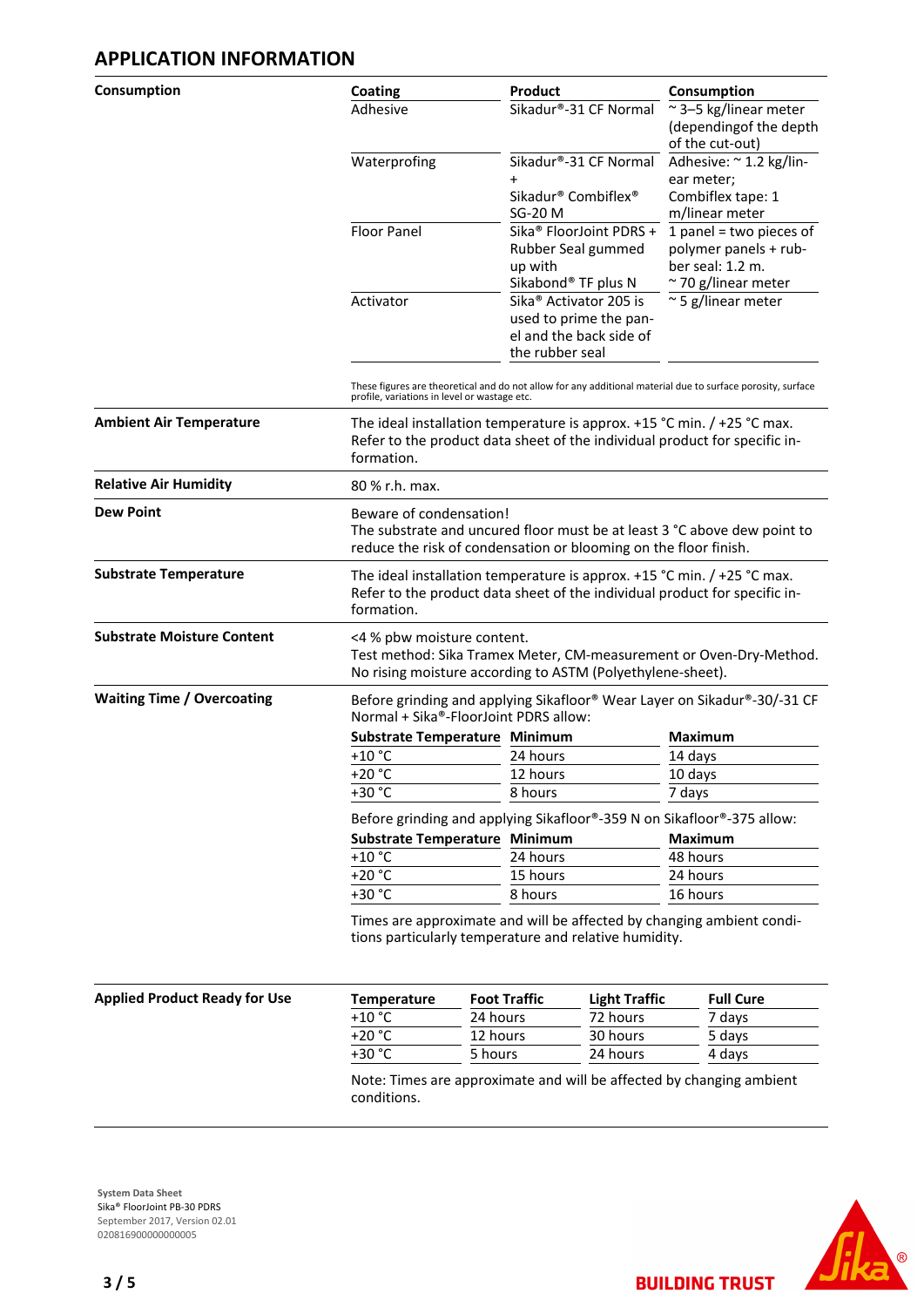## **PRODUCT INFORMATION**

| Packaging                 | Please refer to individual Product Data Sheet. |  |
|---------------------------|------------------------------------------------|--|
| <b>Shelf Life</b>         | Please refer to individual Product Data Sheet. |  |
| <b>Storage Conditions</b> | Please refer to individual Product Data Sheet. |  |
|                           |                                                |  |

## **APPLICATION INSTRUCTIONS**

## **SUBSTRATE QUALITY / PRE-TREATMENT**

The concrete substrate must be sound and of sufficient compressive strength (minimum 25 N/mm²) with a minimum pull off strength of 1.5 N/mm². The substrate must be clean, dry and free of all contaminants such as dirt, oil, grease. Weak concrete must be removed and surface defects such as blowholes and voids must be fully exposed. If there are built-in metal profiles, remove them using a angle grinder or cutting torch, being careful not to produce sparks, which might be fire hazard. All dust, loose and friable material must be completely removed from all surfaces before installation of the floor joint panel, preferably by brush and vacuum. For the detailed description how to prepare the cutout,

please refer to the Method Statement of Sika® Floor-Joint PDRS.

## **APPLICATION**

Please refer to the Information Manual for Sika® Floor-Joint PDRS.

## **FURTHER DOCUMENTS**

Please refer to:

- **Examps Information Manual Mixing and Application of** Flooring Systems
- **E** Sika<sup>®</sup> Information Manual Surface Evaluation & Preparation

## **LIMITATIONS**

- **The Product shall only be applied in accordance with** its intended use.
- For outdoor use only if the traffic speed is imited to <30 km/h (<19 mph), and if the polymer panel is coated with an UV protection e.g. with Sikafloor®- 359 N.
- Always store Sika® FloorJoint PDRS panels in hori-▪ zontal position
- Settlement of the substrate or of the adhesive can result in cracks in Sika® FloorJoint PB-30 PDRS. These cracks do not constitute a defect, since they don't affect the viability and suitability for use.
- Don't exceed the maximum grinding depth of 2 mm. If the maximum grinding depth of 2 mm has been exceeded and the mechanical resistance of the profile is reduced. Replace the panel if the maximum grinding depth has been exceeded.
- Periodically inspect the rubber seal and renew if ne-▪ cessary.
- Contiuously monitor the abrasion of the diamond cutting disk used for preparing the cut-out. Regularly

**System Data Sheet** Sika® FloorJoint PB-30 PDRS September 2017, Version 02.01 020816900000000005

readjust the disk to ensure all cuts are prepared with a constant depth of 25 mm.

- Do not use a hammer for placing and adjusting the floor panel during installation.
- Always refer to the manufacturer's instructions be-▪ fore using tools and mixing equipment.

## **VALUE BASE**

All technical data stated in this Product Data Sheet are based on laboratory tests. Actual measured data may vary due to circumstances beyond our control.

## **LOCAL RESTRICTIONS**

Please note that as a result of specific local regulations the performance of this product may vary from country to country. Please consult the local Product Data Sheet for the exact description of the application fields.

# **ECOLOGY, HEALTH AND SAFETY**

For information and advice on the safe handling, storage and disposal of chemical products, users shall refer to the most recent Safety Data Sheet (SDS) containing physical, ecological, toxicological and other safety-related data.

# **LEGAL NOTES**

The information, and, in particular, the recommendations relating to the application and end-use of Sika products, are given in good faith based on Sika's current knowledge and experience of the products when properly stored, handled and applied under normal conditions in accordance with Sika's recommendations. In practice, the differences in materials, substrates and actual site conditions are such that no warranty in respect of merchantability or of fitness for a particular purpose, nor any liability arising out of any legal relationship whatsoever, can be inferred either from this information, or from any written recommendations, or from any other advice offered. The user of the product must test the product's suitability for the intended application and purpose. Sika reserves the right to change the properties of its products. The proprietary rights of third parties must be observed. All orders are accepted subject to our current terms of sale and delivery. Users must always refer to the most recent issue of the local Product Data Sheet for the product concerned, copies of which will be supplied on request.

**BUILDING TRUST**